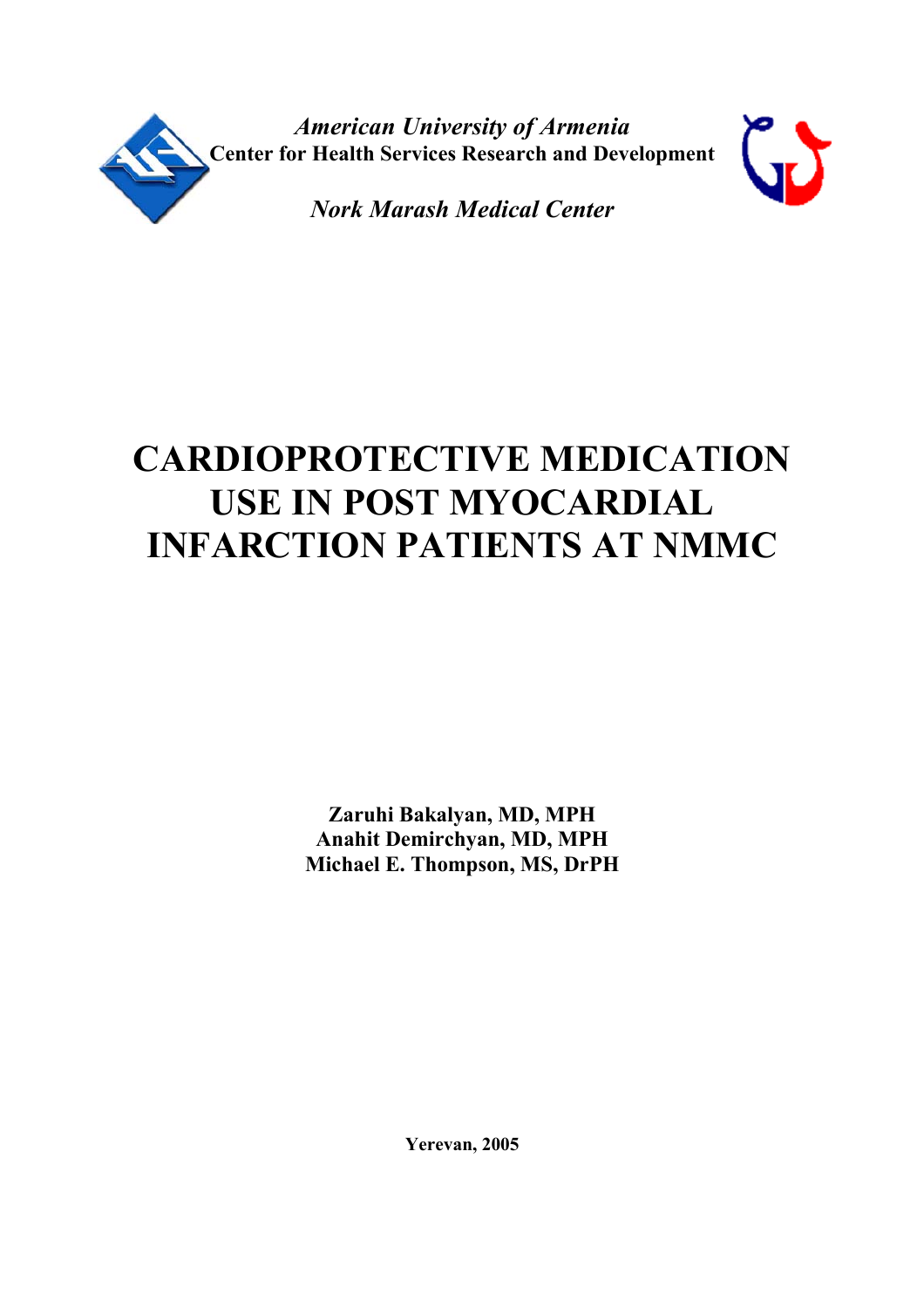# **Table of contents**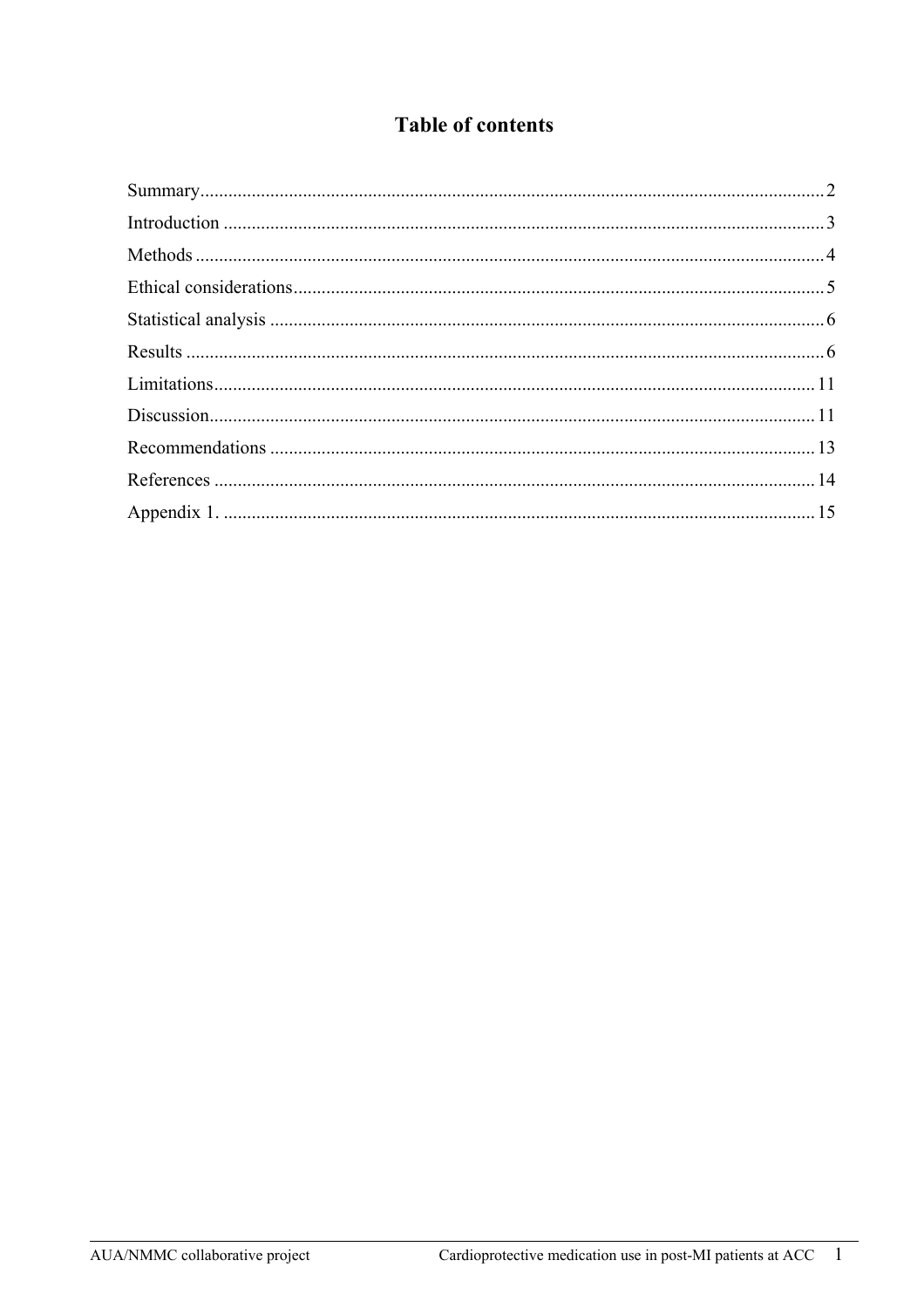## <span id="page-2-0"></span>**Summary**

#### **Background**

Patients with a history of myocardial infarction remain at high risk for recurrent cardiovascular events and mortality. Secondary prevention improves survival and decreases the risk of recurrent evens in these patients. Recent treatment guidelines recommend universal prescription of antithrombotic agents, ß-blockers, angiotensin-converting enzyme inhibitors (ACEI), and statins to all patients with a history of myocardial infarction unless contraindications exist. This study was conducted in the scope of American University of Armenia (AUA) and Nork-Marash Medical Center (NMMC) collaborative Quality Assurance Project to assess the situation with prescription of cardioprotective medication in post-myocardial infarction patients at NMMC.

#### **Methods**

A cross-sectional record-review study of cardioprotective medication prescription in postmyocardial infarction (MI) patients was conducted at the Adult Cardiology Clinic (ACC) of the NMMC. The inclusion criteria were patients diagnosed with coronary artery disease with an acute myocardial infarction or a history of prior myocardial infarction. Records of all 133 patients with myocardial infarction whose primary visit to ACC was during 2004 were reviewed. The prescription rates were calculated with inclusion of only those patients having no contraindication for the given group of medication. For each group of medications, the factors significantly associated with prescription rates were found through logistic regression analysis using STATA 7.0 software.

#### **Results**

The prescription rate for aspirin was 96.1%, ß-blockers 60.8%, angiotensin-converting enzyme inhibitors (ACEI) 60.2%, and statins 13.6 %. The prescription patterns of the latter were nevertheless improved as compared to the available data from 2003 (6.3%, p=0.03). The only factor significantly associated with aspirin prescription patterns was gender of patients with less frequent prescription in women. No significant predictors were found for prescription of ßblockers. Hypertension and ejection fraction < 40 were significant predictors for ACEI prescription, while stent placement and cholesterol testing were significantly associated with prescription of statins.

#### **Conclusions**

In terms of adherence to the existing treatment guidelines for post-MI patients, the study revealed a considerable treatment gap for statin prescription. The rates of ACEI and ß-blockers prescription were higher, but still lower than the recommended levels. The highest extent of adherence to guidelines was observed for aspirin prescription. Comparison of prescription rates of cardiovascular drugs in post-MI patients across different institutions showed higher prescription rates for ß-blockers and ACEI at NMMC as compared to several western outpatient clinics. The rates of statin prescription were lower than that reported from the majority of western outpatient settings. Several hypothesis were suggested to explain the treatment gaps of cardioprotective medication prescription, such as low affordability of drugs, focus of ACC providers on invasive procedures, and unsatisfactory exposure of providers to recent evidencebased guidelines recommending broader indications for cardioprotective medication prescription. Recommendations were made to increase awareness of/compliance with the advanced treatment guidelines of post-MI patients and improve patient-specific data recording at ACC.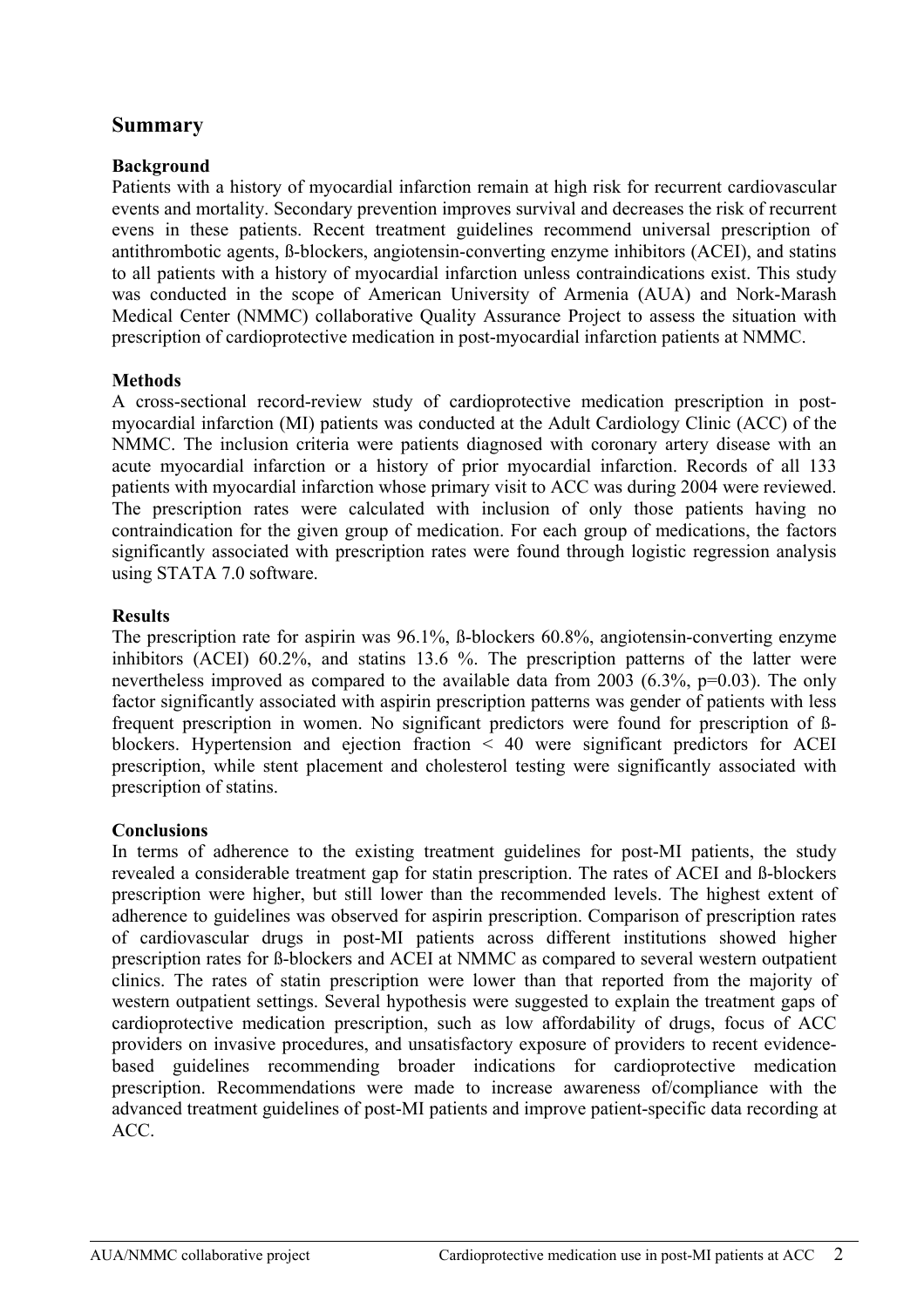# <span id="page-3-0"></span>**Introduction**

Patients that experience acute myocardial infarction (MI), remain at high risk for recurrent cardiovascular events and mortality (1). Patients with a prior history of MI are five to seven times more likely to sustain a cardio-vascular event compared with those without clinically evident atherosclerotic vascular disease (1). These patients remain at risk for recurrent events even if they are completely asymptomatic, have no demonstrated ischemia on stress testing, and even if they have undergone complete revascularization (1). According to US statistics of 2002, the mortality rate after acute myocardial infarction within one year is 25% for men and 38% for women (1). Within 6 years after experiencing acute myocardial infarction, the rate of recurrent MI is 18% among men and 35% among women, and the incidence rate of congestive heart failure is approximately 22% for men and 46 % for women (1).

Secondary prevention in patients with coronary heart disease improves survival and reduces the risk of recurrent events and cardiovascular mortality (2). The American Heart Association/ American College of Cardiology guidelines for preventing heart attack and death in patients with atherosclerotic cardiovascular disease, as well as other national and clinical guidelines recommend the use of aspirin, ß-blockers, angiotensin-converting enzyme inhibitors (ACEI), and hydroxymethylglutaryl coenzyme A reductase inhibitors (statins) in patients after acute myocardial infarction (AMI) unless contraindications exist (Table 1) (2,3,4). Antithrombotic agents, ß-blockers, ACE inhibitors, as well as lipid lowering drugs are associated with a clinically significant reduction in subsequent acute coronary syndromes, need for revascularisation, and mortality (5). However, many high-risk patients do not receive cardioprotective drugs (2,5).

Routine use of aspirin is recommended for patients after myocardial infarction in the absence of contraindications (3). If contraindications exist, aspirin may be substituted with other antiplatelet therapies like clopidrogel, and warfarin (3). ß-blockers and ACEI therapy are recommended for all patients with prior MI in the absence of contraindications (3). American Heart Association (AHA) myocardial infarction management guidelines for 2004 suggest using statins in all patients of this group (even when the baseline low-density lipoproteins [LDL] are lower than 2.5mmol/l) (4). Treatment rate with lipid-lowering therapy in patients after MI is increasingly viewed as an appropriate quality-of-care/performance indicator (1).

According to data from a National Survey in Switzerland, the rates of prescription of cardiovascular drugs to coronary artery disease (CAD) patients in outpatient settings were as follows: 91% for aspirin, 58 % for ß-blockers, 50 % for ACEI, and 63% for statins (5). For the same subset of population, the patients with history of MI had higher rates of aspirin,  $\beta$ -blockers, and statins prescription. Prescription of ß-blockers was higher in patients with recent myocardial infarction. Larger difference in drug prescription was observed for antithrombotic agents and lipid lowering drugs between CAD patients who had either a history of myocardial infarction or coronary revascularisation and those who had neither (5).

According to Fonarow, less than half of patients with myocardial infarction are prescribed ßblockers in an outpatient setting (7). In the Third National Health and Nutrition Examination Survey (NHANES III), lipid-lowering medication was used in only an estimated 11% of outpatient participants with a history of MI (1). Low lipid-lowering treatment rates for patients after MI in outpatient settings were observed even in leading academic medical centers, centers participating in secondary prevention trials, and prominent community cardiovascular care Centers (1).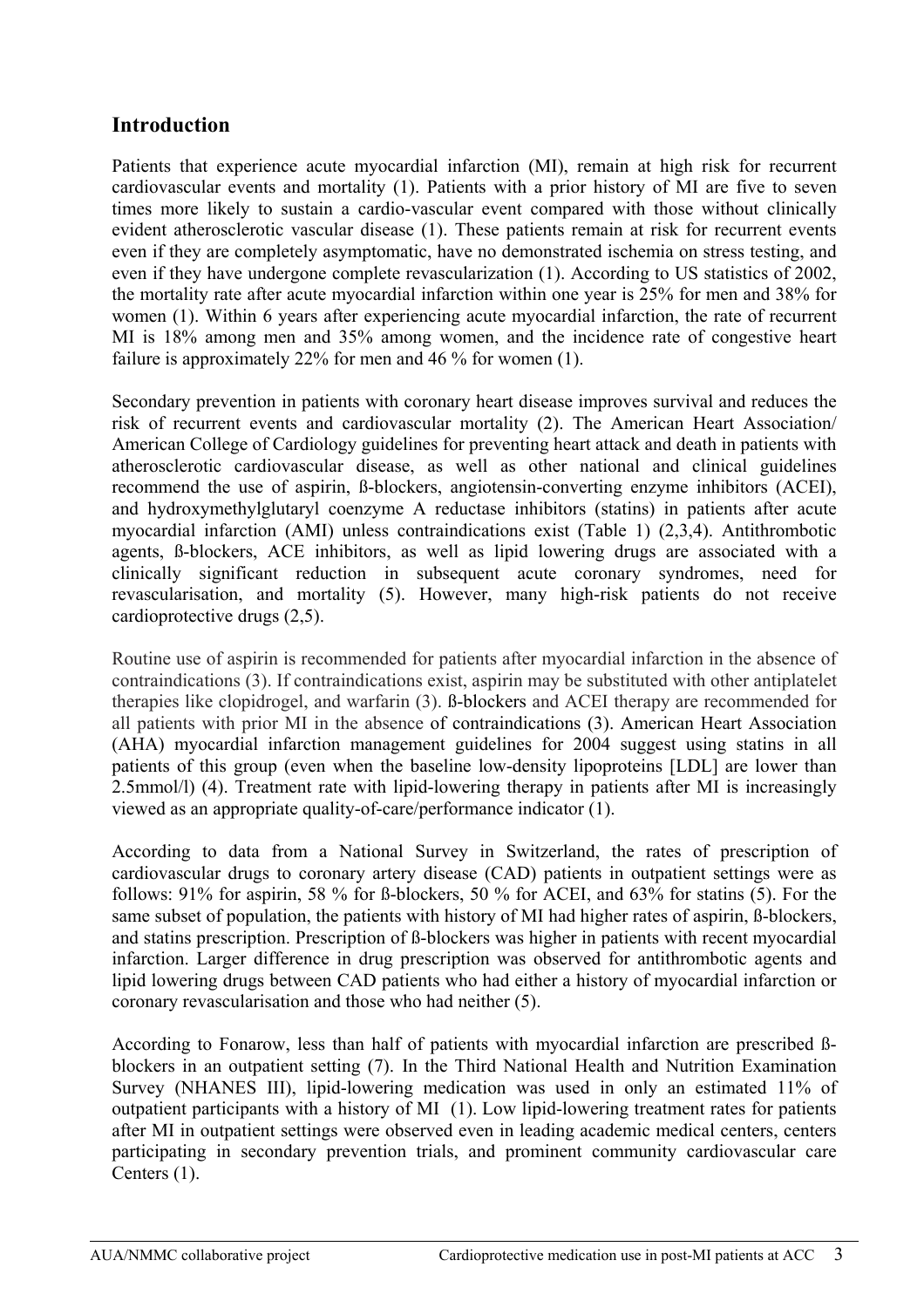<span id="page-4-0"></span>The observed treatment gap for cardioprotectors could not be merely attributed to the lack of provider knowledge, because 95% of the surveyed physicians reported that they were knowledgeable on the National Cholesterol Education Program guidelines, and 65% reported that they followed the guidelines on most patients (6). Several factors could influence the prescription patterns of cardioprotectors: lack of provider training, time constraints, focus on acute problems, cost of medication, guidelines that recommend delaying initiation of therapy and call for multiple steps, time points, and treatment options (6). The setting of care is recently recognized as an important factor influencing treatment rates (1,6). Frequently, fewer resources are available in outpatient, as opposed to in-patient settings (1). Based on scientific evidence demonstrating that in-hospital initiation of medications results in a marked increase in treatment rates, improved long-term patient compliance, and improved clinical outcomes, American Heart Association / American College of Cardiology (AHA/ACC) developed Secondary Prevention Guidelines, which is now considered the standard of care (6).

Patient characteristics could also influence prescription habits of physicians. According to the above-mentioned survey in Switzerland, patients aged over 70 are prescribed ß-blockers and statins less frequently then those under 70 (5). The history of recent myocardial infarction and prior revascularization could increase the prescription rates of statins and antithrombotic agents (5). Reasons for not using ß-blockers after acute myocardial infarction may involve physicians' concerns regarding the safety and benefits of ß-blockers in post-myocardial infarction patients with left ventricular dysfunction with or without heart failure symptoms, with diabetes, chronic obstructive pulmonary disease, and older age (7).

This study was undertaken in the scope of AUA/NMMC Quality Assurance Project to evaluate the patterns of prescription of cardioprotective medications in post-myocardial infarction patients at NMMC Adult Cardiology Clinic. The findings of this study could be used to improve the secondary prevention of cardiovascular events at the clinic.

#### **Research Question**

The aim of the study was to evaluate the prescription of cardioprotective medications to patients with a history of myocardial infarction at NMMC.

The objectives of the study were:

- measure the prescription rates of cardioprotective medications (aspirin, B-blockers, ACEI and statins) in post-myocardial infarction patients.
- identify patient characteristics and other factors serving as predictors for prescribing different groups of cardioprotective drugs to post-myocardial infarction patients at the Adult Cardiology Clinic.
- make recommendations to improve the secondary prevention of cardiovascular events at ACC.

# **Methods**

A cross-sectional review of medical records at ACC was conducted. The inclusion criteria were patients diagnosed with coronary artery disease with an acute myocardial infarction or a history of prior myocardial infarction. Those patients diagnosed at admission as having IHD and MI, whose diagnosis was not confirmed after examinations (normal studies), were excluded from the study. The records of all patients (n=133) with myocardial infarction (acute or prior), whose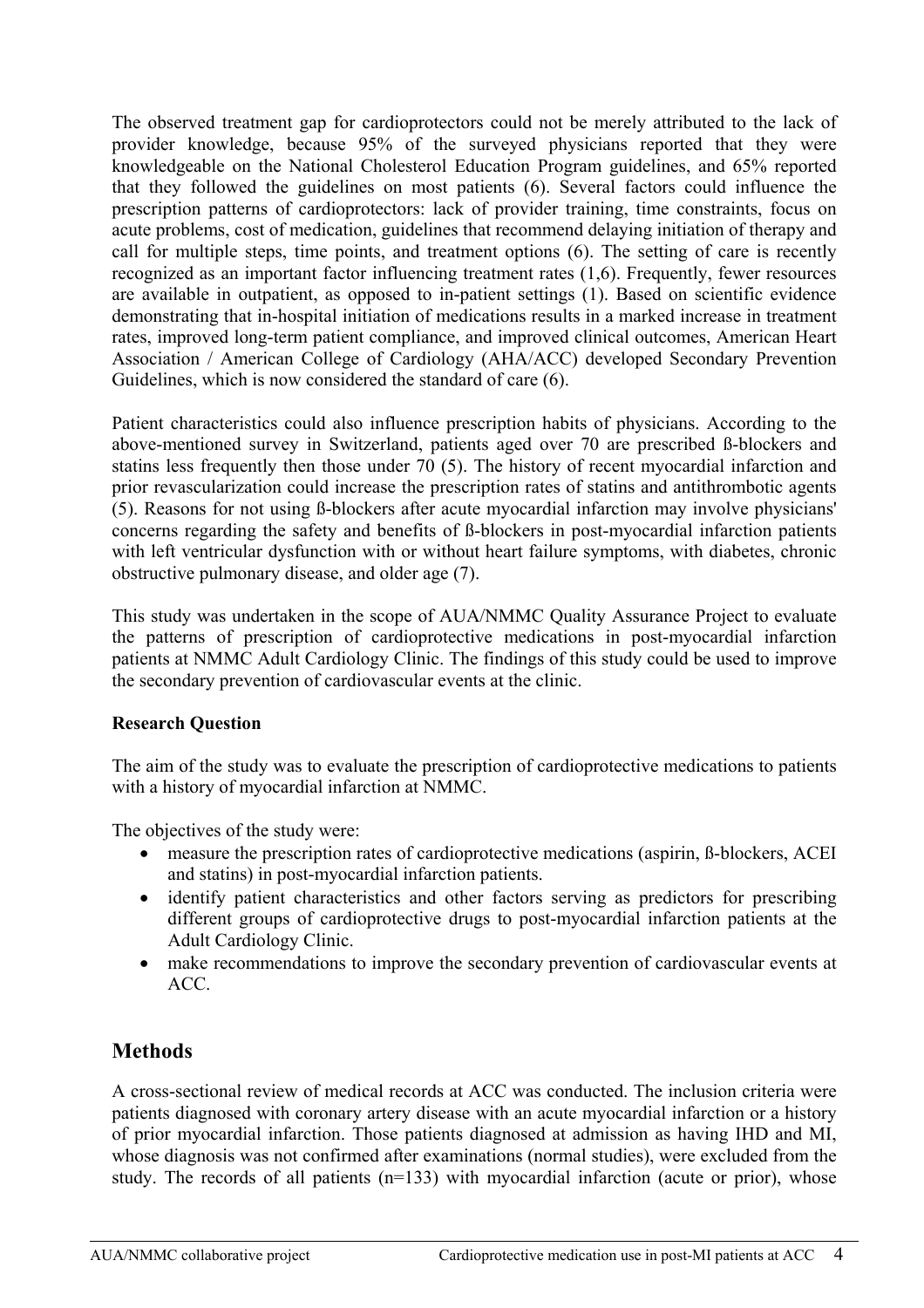<span id="page-5-0"></span>primary visit to ACC was during 2004, were reviewed. Initial patient information was abstracted from the computerized database of the clinic by the date of their first visit. This was followed by thorough review of medical records of eligible patients. A data collection tool was developed and pre-tested on 15 records (Appendix 1). The pre-testing resulted in several changes in the instrument to facilitate the data collection process.

Prescription of any drug was judged as positive if a prescription note was found in any of the patient forms (first visit, secondary visit, postsurgical visit SEFs or discharge summaries). If the medication of interest was not found among other prescribed drugs, its prescription was judged as negative. The prescription was judged as missing if above mentioned documents did not contain any notes on prescribed drugs in the "Prescribed medications" part of the SEFs.

The presence of contraindications to any of the four groups of cardioprotectors in any given case was judged based on the disorders and/or specific test results recorded in the medical forms (Table 1). For example, the presence of contraindications to ACEI inhibitors was assumed based on reported renal failure in a patient or measured Blood Urea Nitrogen (BUN) level higher than 200 mmol/l. The existence of contraindications for statin prescription was assumed based on reported active liver disease or increase in Alanine Aminotransaminase (ALT) level up to10 times (4).

|                   | Contraindication                                                                                                                                                          | Contraindication                                                                       |
|-------------------|---------------------------------------------------------------------------------------------------------------------------------------------------------------------------|----------------------------------------------------------------------------------------|
|                   |                                                                                                                                                                           | presence                                                                               |
| <b>Aspirin</b>    | Recent/active bleeding, gastrointestinal intolerance,<br>allergy to aspirin                                                                                               | Reported disorder in the<br>record                                                     |
| <b>ß-blockers</b> | Severe/poorly controlled asthma, bradycardia <50<br>bpm, history of Class IV heart failure, second- or<br>third-degree AV block, systolic blood pressure <90              | Reported disorder or<br>measures of pulse<br>rate/blood pressure in the<br>record      |
| <b>ACEI</b>       | Allergy, angioedema due to ACE inhibitor, anuric<br>renal failure due to ACE inhibitor, pregnancy,<br>moderate or severe aortic stenosis, advanced renal<br>failure, etc. | Reported disorder or<br>measured BUN >200<br>mmol/l in the record                      |
| <b>Statins</b>    | Active liver disease or unexplained persistent<br>elevations of liver enzymes, high alcohol<br>consumption, pregnancy and lactation                                       | Reported disorder or<br>measured ALT levels 10<br>times exceeding the normal<br>levels |

## **Table 1. Contraindications to cardioprotectors**

## **Ethical considerations**

The study was a retrospective record review conducted as a part of an internal evaluation process in the scope of Quality Assurance program implemented at Nork-Marash Medical center by AUA/NMMC Collaborative Project since 2001. No identifying information was collected except record numbers. No risks were anticipated for patients and/or providers. However, the study protocol was submitted for review and approved under expedited review by the AUA Institutional Review Board.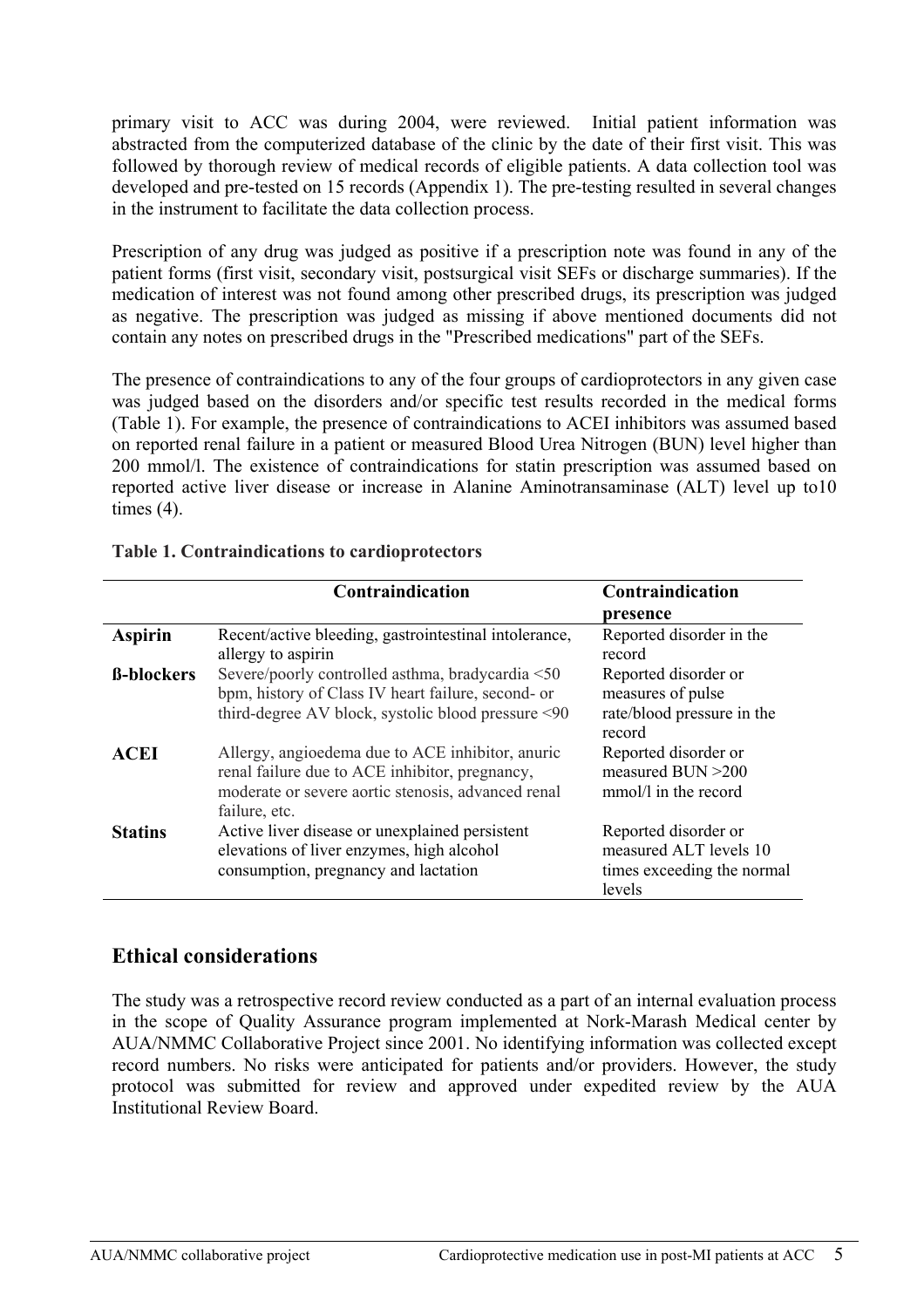## <span id="page-6-0"></span>**Statistical analysis**

SPSS 11.0 statistical package was used for data entry. Data analysis was performed through SPSS 11.0 and STATA 7.0 software. The prescription rates for each specific group of cardioprotective medication were calculated excluding the cases with contraindications to that specific group of drugs. For prescription of each group of cardioprotective medications, univariable logistic regression analysis was conducted to identify possible predicting factors for prescribing the given group of drugs. Then multivariable logistic regression analysis was conducted to create final models predicting prescription of each group of cardioprotective medications. The final models were evaluated by p-values, areas under the receiver operating characteristics (ROC) curve and goodness-of-fit test results.

## **Results**

The mean age of the study population was 53.8 years (sd=12.4). The majority (68, 52.7 %) were from Yerevan, followed with those from regions (54, 41.9 %) and from abroad (7, 5.4%). Almost 80% of the study population were overweight (36, 50.0 %) or obese (21, 29.2%) according to body mass index (BMI) categories. Selected characteristics of the sample of patients are provided in Table 2.

| <b>Characteristics</b>                   | <b>Frequency</b> | Percent |
|------------------------------------------|------------------|---------|
| Percutaneous coronary intervention (PCI) | 22               | 16.5%   |
| Coronary artery bypass graft (CABG)      | 28               | 21.1%   |
| Female sex                               | 10               | 7.5%    |
| Acute myocardial infarction (AMI vs. MI) | 31               | 23.7%   |
| Diabetes                                 | 17               | 13.4%   |
| Hypertension                             | 34               | 27.6%   |
| Poor ejection fraction $(\leq 40)$       | 44               | 33.1%   |
| LDL levels $>100$ mg/dl                  | 41               | 85.4%   |
| Overweight (BMI > 25)                    | 57               | 79.2%   |

**Table 2. Selected characteristics of studied population** 

In 30 (22.6 %) cases, the medical forms did not contain any note on prescribed drugs. Thus, only the remaining 103 records were included in the analysis to calculate the prescription rates for cardioprotectors and to identify factors predicting those rates at ACC. The rates of prescription of cardioprotectors to post-MI patients having no recorded contraindications to any given group of drugs were 96.1% for aspirin, 60.2% for ß-blockers, 60.8% for ACEI, and 13.6% for statins (Table 3). Considering 100% as the target prescription rate, the existing treatment gap was the largest for statins (86.4%), followed by ß-blockers (39.8%) and ACEI (39.2%). The smallest treatment gap (3.9%) was revealed for aspirin.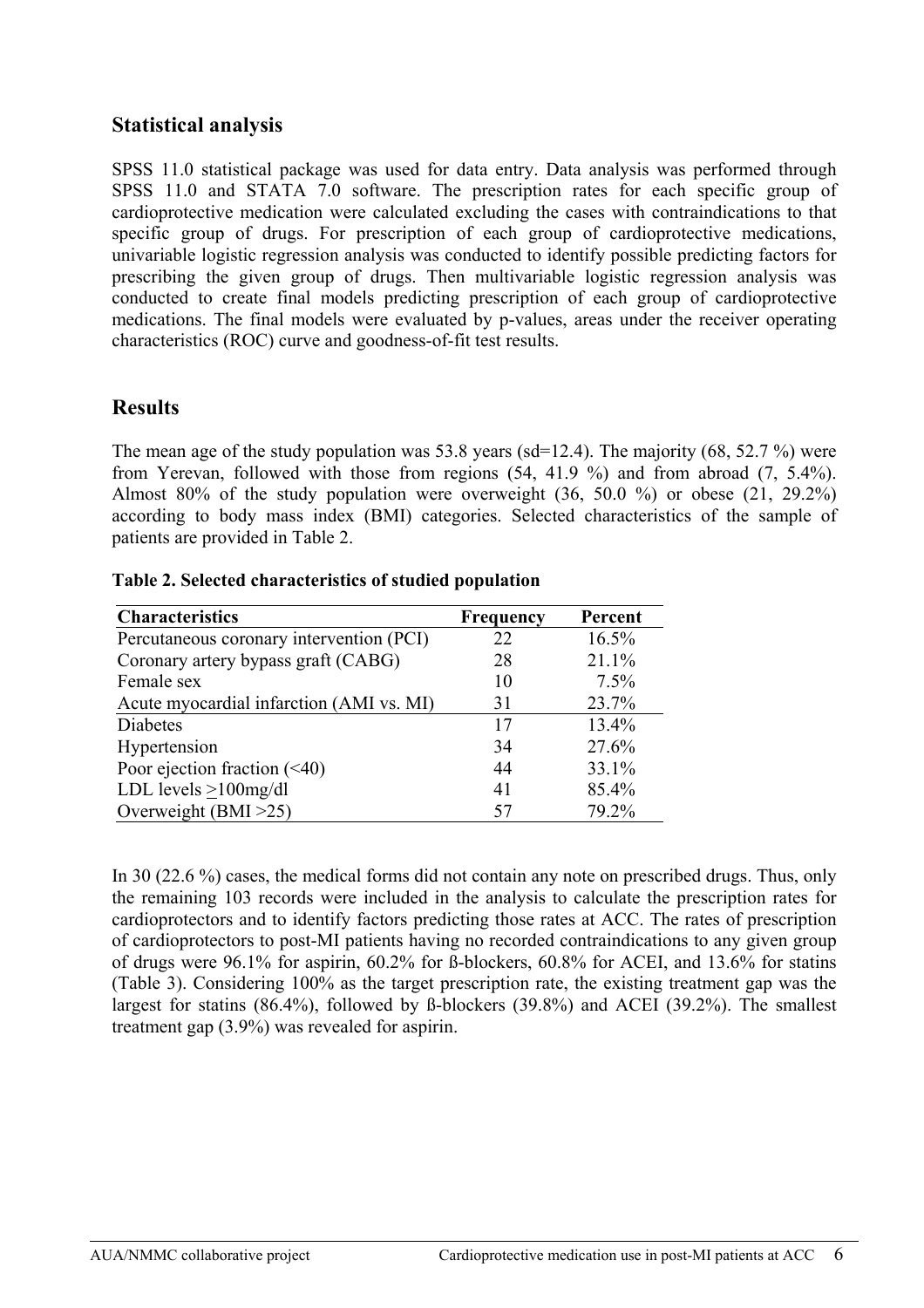|                  | # Prescribed | Prescription rate $(\% )$ |
|------------------|--------------|---------------------------|
| <b>Aspirin</b>   | 99           | 961                       |
| <b>ß-blocker</b> | 59           | 60 2                      |
| <b>ACEI</b>      | 62           | 60.8                      |
| <b>Statins</b>   | 14           | 13.6                      |

**Table 3. Prescriprion of cardioprotectors to post MI patients with no contraindications (n=103\*)** 

\* 5 cases with recorded contraindication to ß-blockers and 1 case with contraindication to ACEI were excluded from the analysis.

A variable was created indicating the number of cardioprotectors from different groups prescribed to each patient. Of 103 patients, 40 (38.8 %) received medications representing three groups of cardioprotectors: antitrombotics, ß-blockers and ACEI. Only 5 (4.9 %) patients received the full complex of cardioprotective medications representing all four groups: antitrombotics, ß-blockers, ACEI, and statins (Table 4).

| Sum of received cardioprotectors | <b>Frequency</b> | Percent |
|----------------------------------|------------------|---------|
| representing different groups    |                  |         |
| $\bf{0}$                         |                  | 9       |
|                                  | 15               | 14.6    |
| $\overline{2}$                   | 38               | 36.9    |
| 3                                | 43               | 41.7    |
| 4                                |                  | 4.9     |
| <b>Total</b>                     | 103              | 100.0   |

**Table 4. The number of received cardioprotective medication from different groups** 

Separate analysis was conducted for each group of cardioprotectors to reveal the prescribing patterns and predictors for each.

#### *Aspirin: prescription rates, benchmark analysis, prescription predictors*

Almost all patients were prescribed aspirin, except 4 cases (Table 2). No patients with contraindications to aspirin were found. The rate of aspirin prescription at NMMC was compared to that from the National Survey on Prescription of Cardioprotectors to Patients with Coronary Artery D[i](#page-7-0)sease in Outpatient Settings of Switzerland<sup>i</sup> (5). The rate of prescription of aspirin was found to be similar in NMMC outpatients as compared to Swiss outpatients  $(p=0.08)$ .

The aspirin prescription rate in Ischemic Heart Disease (IHD) patients at ACC was 95.9 % in 2003 according to our previous study on Aspirin and Statin Use at NMMC (8). This rate is similar to the rate obtained in the current study among post-MI patients ( $p=0.9$ , Table 5).

<span id="page-7-0"></span><sup>&</sup>lt;sup>i</sup> The population studied in Switzerland included CAD patients with or without history of myocardial infarction, which was different from this study selection (all had a history of myocardial infarction). No rates of aspirin prescription in post-MI patients in outpatient settings were found in the literature, that is why our rates were compared with those from the Swiss survey taking into consideration that the medication was indicated in both cases.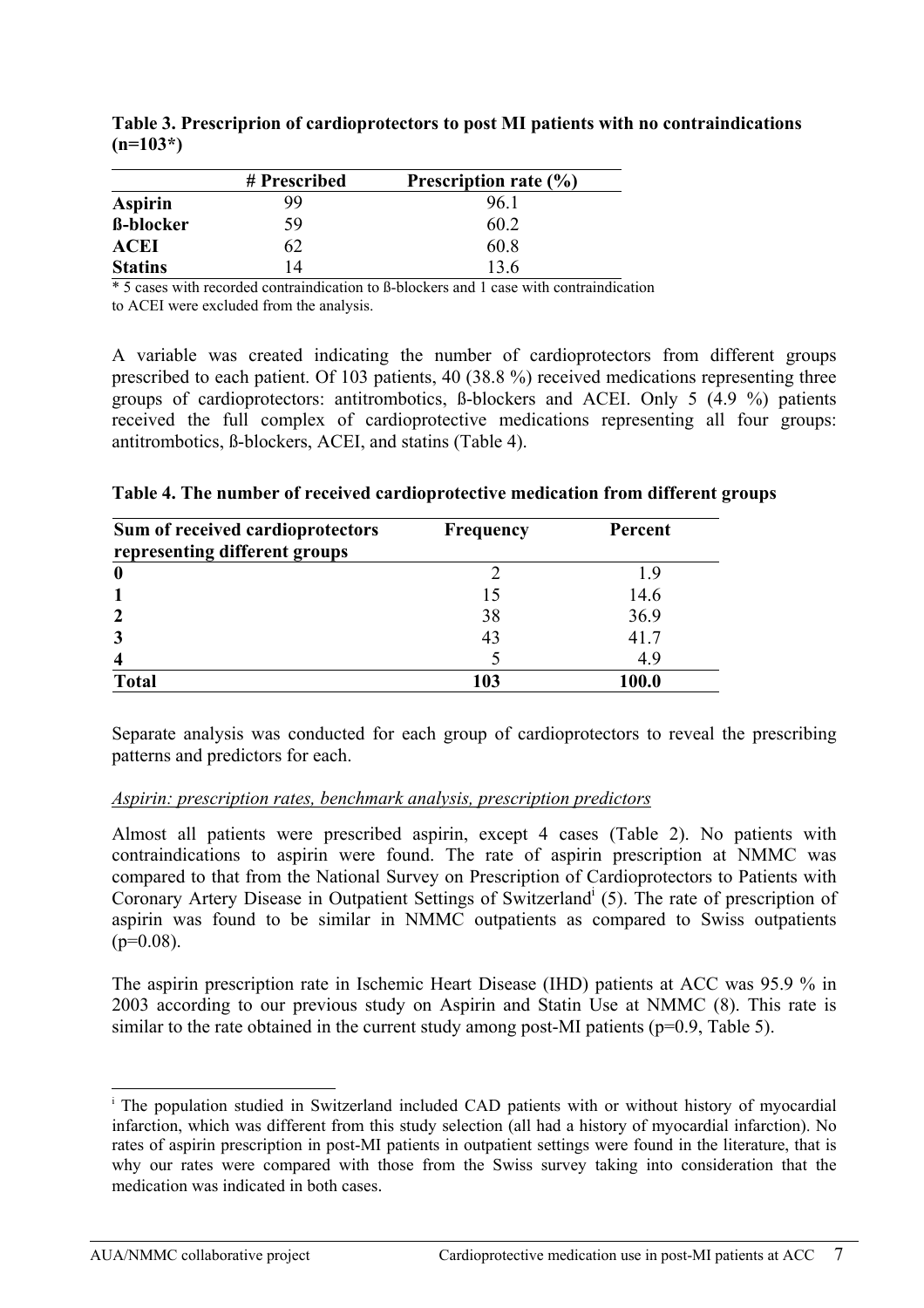|                      | 2004<br>post-MI patients | 2003<br><b>IHD</b> patients | p-value |
|----------------------|--------------------------|-----------------------------|---------|
| Aspirin prescription | 96.1%                    | 95.9%                       | 0.910   |
| Statin prescription  | $13.6\%$                 | $6.3\%$                     | 0.033   |

#### **Table 5. Comparison of aspirin and statin prescription rates over a year**

No significant differences were found in prescription rates of aspirin both across different physicians (p=0.17, Chi-square test) and by residency status of patients (p=0.07, Chi-square test). The univariate regression analysis showed that women are less likely to be prescribed aspirin as compared to men (Table 6). Since aspirin was prescribed in virtually all studied cases, no model was constructed to predict its prescription.

#### **Table 6. Univariate analyses of predictors for prescribing aspirin**

| <b>Predictor variables</b> | Odds ratio | CI             | <b>P-value</b> |
|----------------------------|------------|----------------|----------------|
| Age                        | 0.91       | $0.81 - 1.01$  | 0.076          |
| Female sex                 | 0.03       | $0.002 - 0.28$ | $0.003*$       |
| Hypertension               | 0.13       | $0.01 - 1.34$  | 0.087          |
| CABG                       | 1.07       | $0.11 - 10.73$ | 0.995          |
| <b>BMI</b>                 | 0.91       | $0.76 - 1.10$  | 0.327          |
| Number of follow-up visits | 2.91       | $0.48 - 17.7$  | 0.247          |
|                            |            |                |                |

\* Significant predictor

## *ß-blockers: prescription rates, benchmark analysis, prescription predictors*

ß-blockers were prescribed to 60.2 % of post-MI patients included in the study sample. The rate of ß-blocker prescription was significantly higher (p=0.04) at NMMC as compared to the rate reported by Fonarow for post-myocardial infarction patients in an outpatient setting (7). Among studied, no factors significantly influencing the prescription of ß-blockers were found at NMMC (Table 7).

#### **Table 7. Univariate analyses of predictors for prescribing ß-blockers**

| <b>Predictor variables</b> | Odds ratio | CI            | P-value |
|----------------------------|------------|---------------|---------|
| Age                        | 1.00       | $0.97 - 1.04$ | 0.801   |
| Female sex                 | 0.99       | $0.26 - 3.77$ | 0.989   |
| <b>PCI</b>                 | 1.22       | 0.37-3.98     | 0.736   |
| <b>CABG</b>                | 0.50       | $0.21 - 1.24$ | 0.136   |
| Hypertension               | 2.06       | $0.79 - 5.38$ | 0.141   |
| Number of follow-up visits | 0.92       | $0.69 - 1.22$ | 0.557   |

## *ACEI: prescription rates, benchmark analysis, prescription predictors, and model*

ACEI were prescribed to 60.8 % of the sample with no reported contraindications to this group of drugs. Only one patient was found with contraindication to ACEI reported in the medical form and was excluded from further analysis. The rates of prescription of ACEI were compared to those from the National Survey in Switzerland (5). The rates at NMMC were significantly higher as compared to those reported by Swiss outpatient providers (p=0.04).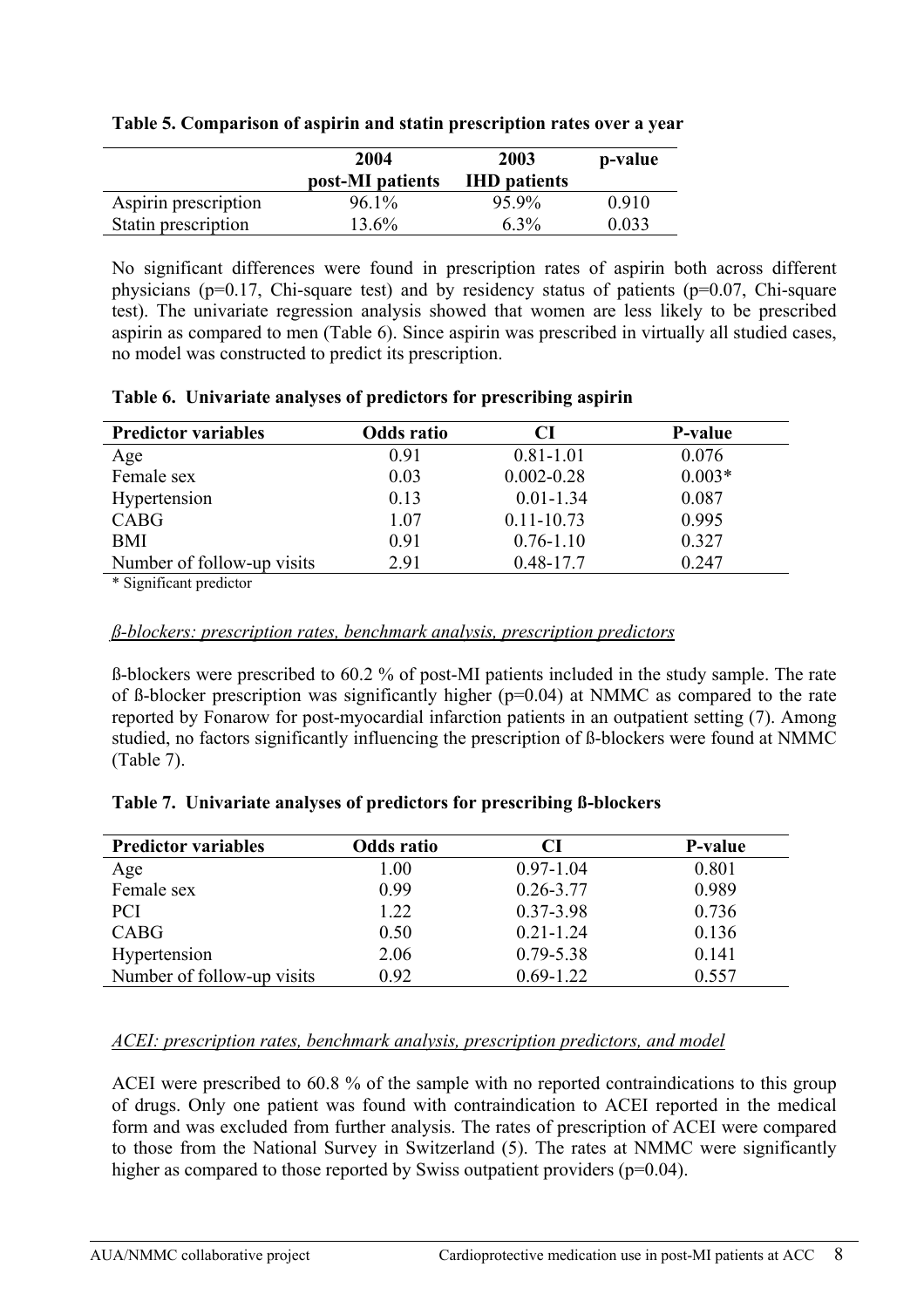No difference in prescription practice of ACEI was found across physicians (p=0.26, Chi-square test). The Chi-square test showed significant difference (p=0.005) for prescription of this group of medications by residency status of patients. Patients from abroad were prescribed ACEI less frequently then those from Armenia. Univariate regression analysis revealed that the presence of heart failure, hypertension, and ejection fraction <40 increased the probability of a patient being prescribed an ACEI (Table 8).

| <b>Predictor variables</b>           | Odds ratio | CI            | <b>P-value</b> |
|--------------------------------------|------------|---------------|----------------|
| <b>PCI</b>                           | 0.51       | $0.17 - 1.53$ | 0.231          |
| CABG                                 | 0.74       | $0.31 - 1.82$ | 0.517          |
| Age                                  | 1.03       | $0.99 - 1.06$ | 0.072          |
| <b>Sex</b>                           | 1.32       | $0.31 - 5.62$ | 0.706          |
| <b>HF</b>                            | 4.29       | 1.16-15.85    | $0.029*$       |
| AMI                                  | 0.54       | $0.21 - 1.36$ | 0.193          |
| <b>BMI</b>                           | 0.97       | $0.87 - 1.08$ | 0.586          |
| Diabetes                             | 1.60       | $0.51 - 5.03$ | 0.418          |
| Hypertension                         | 2.69       | 1.04-7.18     | $0.048*$       |
| EF                                   | 0.91       | 0.86-0.96     | $0.001*$       |
| EF grouped ( $\leq 40, \approx 40$ ) | 7.00       | 2.42-20.23    | $0.000*$       |
| Number of follow-up visits           | 1.22       | $0.89 - 1.68$ | 0.207          |

|  |  | Table 8. Univariate analyses of predictors for prescribing ACEI |
|--|--|-----------------------------------------------------------------|
|  |  |                                                                 |

\* Significant predictor

After the univariate analysis, multiple logistic regression was conducted to examine the effect of an individual variable on prescription of ACE inhibitors while controlling for the others. The final model was checked for potential confounders and interactions (Table 9).

#### **Table 9. Final model : prescription of ACEI**

|              | <b>Odds</b> ratio |                | <b>P-value</b> |
|--------------|-------------------|----------------|----------------|
| Hypertension | 3.66              | 1.26-10.61     | 0.017          |
| EF < 40      | 8.04              | $2.62 - 24.61$ | $0.000\,$      |

Based on the model, patients with hypertension had higher risk for being prescribed ACEI when controlling for ejection fraction. The final model had high validity with acceptable calibration (Goodness-of-fit test 0.4045) and discrimination (Area under the ROC curve 0.7496) (Table 9).

#### *Statins: prescription rates, benchmark analysis, prescription predictors, and model*

Statin prescription was 13.6% among the studied population of post-MI patients. There were no patients in the sample with reported contraindications to statins. The statin prescription rate was similar to the rate reported by NHANNES III (11 %,  $p=0.447$ ), but was significantly lower  $(p<0.001)$  at NMMC as compared to the rates reported by several other outpatient settings (25%) from Pearson et al, 29% from Sueta et al, 39% from Schrott et al, 52% from Pearson et al) (1).

According to our prior study, the prescription rate of statins to IHD patients at NMMC was 6.25% in 2003 (8). The identified rate of prescription of statins to post-MI patients was now significantly higher (p=0.03) (Table 5). This difference could be attributed either to the real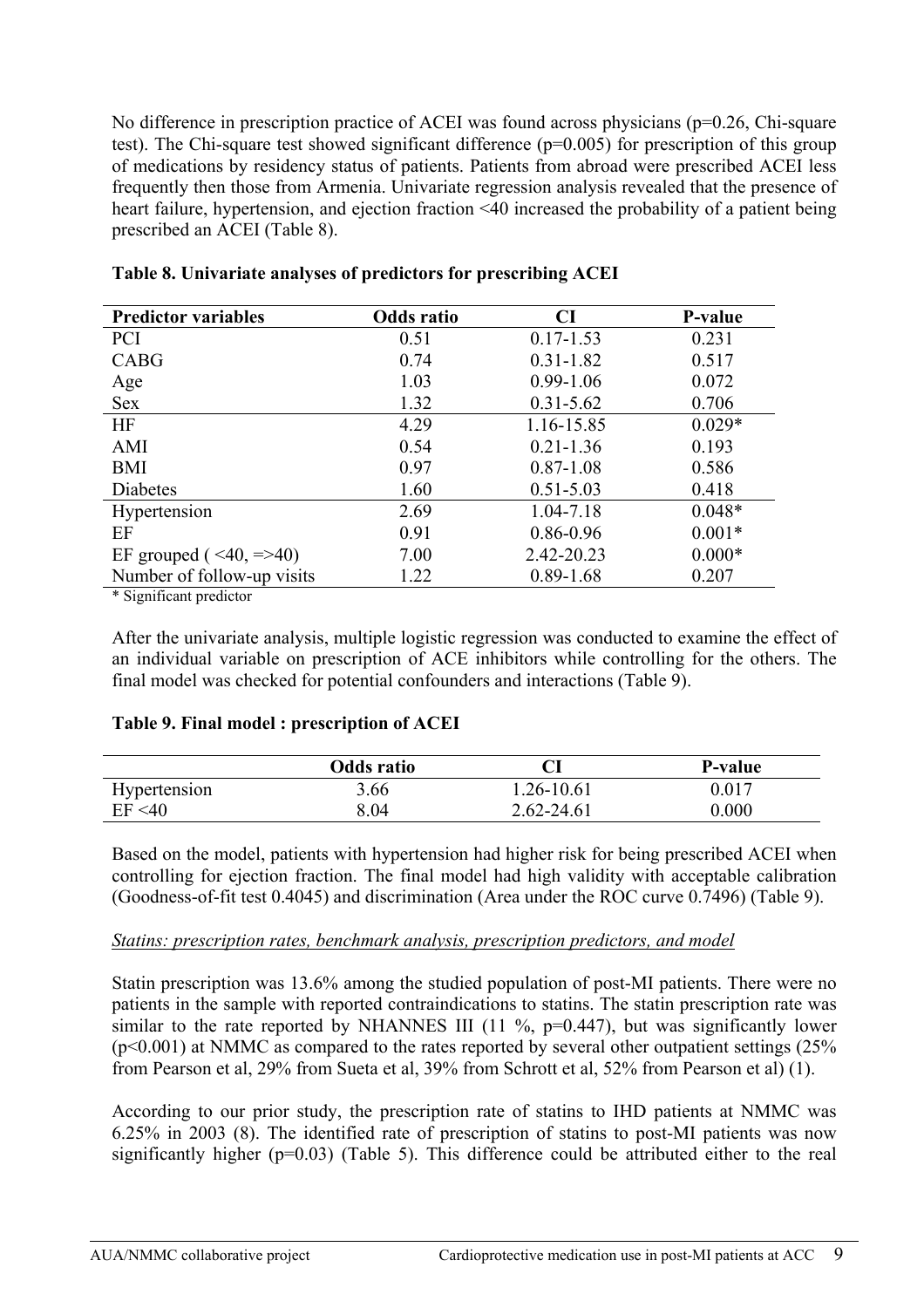change in the practice over a year period or the possibility that history of myocardial infarction increases the probability of statin prescription.

Of 133 patients, 48 (36.1 %) had laboratory test result sheets with total cholesterol measures, and 42 (31.6 %) with the results for the whole lipid profile in their medical forms. According to the 2003 study results (8), the rate for total cholesterol tests was 28.1% and for lipid profile tests 23.8 %. However, the difference between 2003 and 2004 rates was not statistically significant for either test  $(p=0.14$  and  $p=0.13$  respectively).

No difference in the statin prescription practice was found accross different physicians ( $p=0.21$ , Chi-square test) or by residency status of patients  $(p=0.33, Chi-square$  test). Univariate regression analysis was performed to find predictors for prescribing lipid-lowering medications (Table 10).

| <b>Predictor variables</b>           | <b>Odds</b> ratio | CI            | P-value  |
|--------------------------------------|-------------------|---------------|----------|
| <b>PCI</b>                           | 6.67              | 1.89-23.57    | $0.003*$ |
| <b>CABG</b>                          | 1.15              | $0.33 - 4.01$ | 0.829    |
| Age                                  | 0.96              | $0.92 - 1.00$ | 0.062    |
| <b>Sex</b>                           | 0.68              | $0.08 - 5.86$ | 0.729    |
| AMI                                  | 8.76              | 2.57-29.86    | $0.001*$ |
| <b>BMI</b>                           | 1.10              | $0.96 - 1.27$ | 0.172    |
| Diabetes                             | 1.40              | $0.35 - 5.68$ | 0.636    |
| Hypertension                         | 0.58              | $0.15 - 2.25$ | 0.428    |
| EF                                   | 1.14              | $0.96 - 1.34$ | 0.128    |
| EF grouped ( $\leq 40, \approx 40$ ) | 0.26              | $0.05 - 1.22$ | 0.087    |
| Cholesterol test availability        | 8.42              | 2.17-32.62    | $0.002*$ |
| High LDL                             | 1.74              | 0.17-17.58    | 0.639    |
| Number of follow-ups                 | 1.61              | 1.13-2.31     | $0.009*$ |

| Table 10. Univariate analyses of predictors for prescribing lipid-lowering medication |  |  |
|---------------------------------------------------------------------------------------|--|--|
|                                                                                       |  |  |

\* Significant predictor

After the univariate analysis, multiple logistic regression analysis was conducted to examine the effect of an individual variable on prescription of statins while controlling for the others. The final model was checked for potential confounders and interactions (Table 11).

#### **Table 11. Final model: prescription of statins**

|                               | Odds ratio |            | P-value   |
|-------------------------------|------------|------------|-----------|
| <b>PCI</b>                    | 4.33       | 1.12-16.78 | 0.034     |
| Cholesterol test availability | 6.53       | 1.62-26.37 | $0.008\,$ |

Based on the model, patients who underwent stent placement had a higher probability of being prescribed statins when controlling for cholesterol testing. The final model had high validity with acceptable calibration (Goodness-of-fit test 0.6564) and discrimination (Area under the ROC curve 0.7933).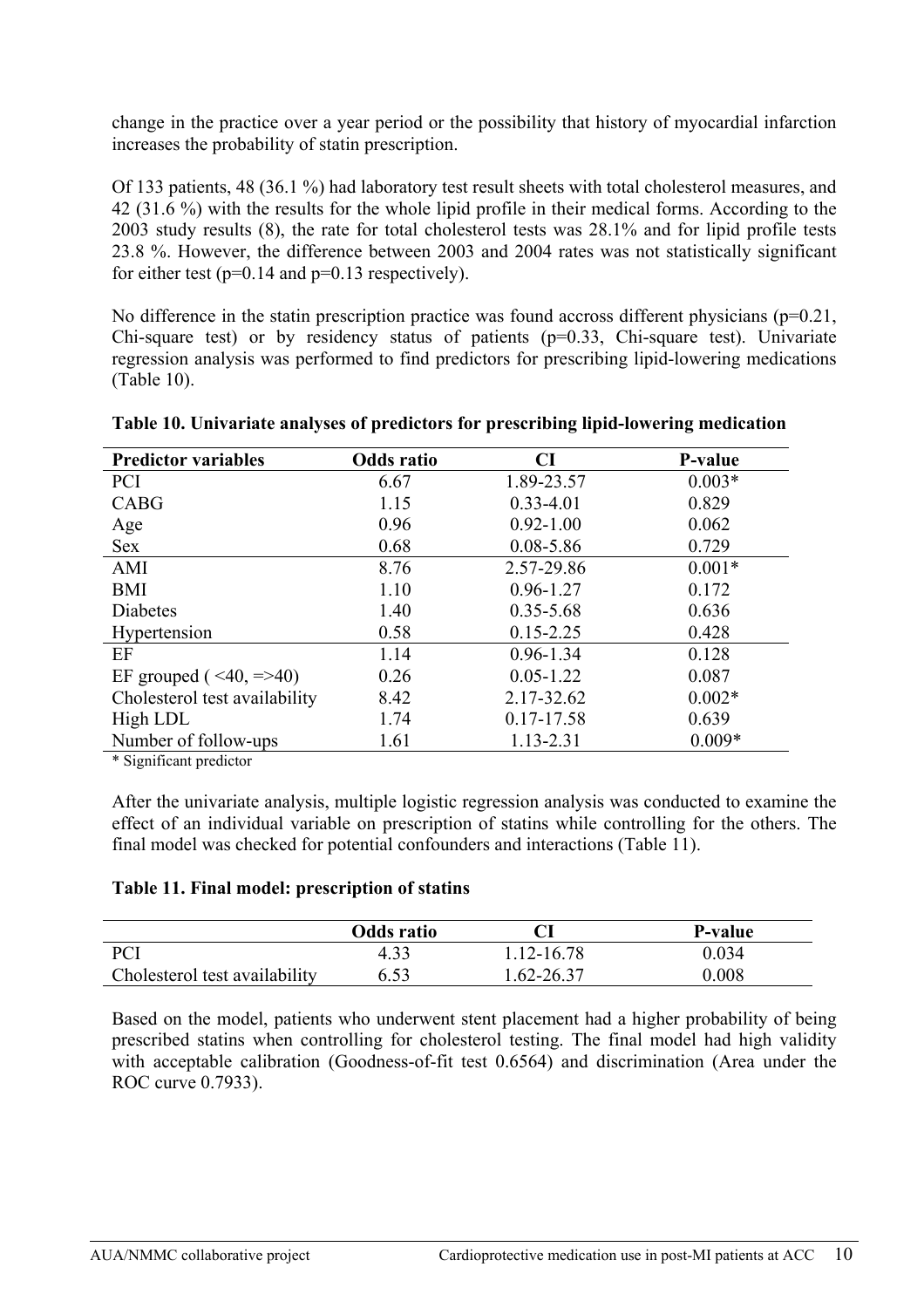# <span id="page-11-0"></span>**Limitations**

The limitations of the study were mainly attributed to recording flaws at ACC. Out of 133 patient records, 30 (22.6 %) did not contain any note on prescribed drugs. Also, the study design did not allow checking the accuracy of physician/nurse records, which might result in a bias from missreported data.

Another limitation of the study was possibility of a selection bias because of non-verified history of myocardial infarction reported by patients. In some cases, the diagnosis of prior myocardial infarction (diagnosed in other institutions) could be uncertain and the cardiologist could neither reject nor support it by the objective data.

## **Discussion**

Aspirin was prescribed to virtually all post-MI patients at ACC. The rate of aspirin prescription was similar to that revealed by the National Survey in Switzerland (5). The prescription rate of ß-blockers in post-MI patients at NMMC was higher than that reported by Fonarow (7). The prescription rate of ACEI was also higher at NMMC as compared to the Swiss data (5). The observed difference between outpatient settings of NMMC and Switzerland in terms of ACEI prescription patterns of providers could be attributed to a real difference or the fact that, aside from cardiologists, general practitioners were also involved in the Swiss survey and the studied patient populations were slightly different. The rate of statin prescription at ACC was not different from that reported by NHANES III, but much lower than the rates reported by many other outpatient settings (1).

The dynamic of aspirin prescription rates during 2003-2004 did not show any significant change. The rate of statin prescription, however, significantly increased in 2004 as compared to 2003 data. This difference could be explained either by real increase of the prescription rate over a year period or the fact that the study subjects in 2003 survey were not limited to those with a history of MI, as was the case in this study. If the latter is true, one may conclude that the history of previous myocardial infarction/acute myocardial infarction in IHD patients influences the prescription patterns of providers.

The prescription of aspirin was higher among men as compared to women. Similar results were obtained by the National Survey in Switzerland, but they found that their findings were confounded with the history of myocardial infarction or revascularization (5). No confounder was found for the less frequent prescription of aspirin to the female patients at NMMC. One of the possible reasons for not prescribing aspirin to women could be the uncertainty of their myocardial infarction diagnosis.

No patient-related factors were found that impact the prescription of ß-blockers at NMMC. None of the well-known reasons (like the age over 70 mentioned in the Swiss Survey) were found to influence the prescription rate of ß-blockers in this study population.

Multivariate logistic regression analysis revealed that hypertension and ejection fraction <40% influence the patterns of ACEI prescription of NMMC providers. These findings could be explained by the fact that hypertension and low ejection fraction in IHD patients alone without a history of MI are indications for ACEI prescription (2).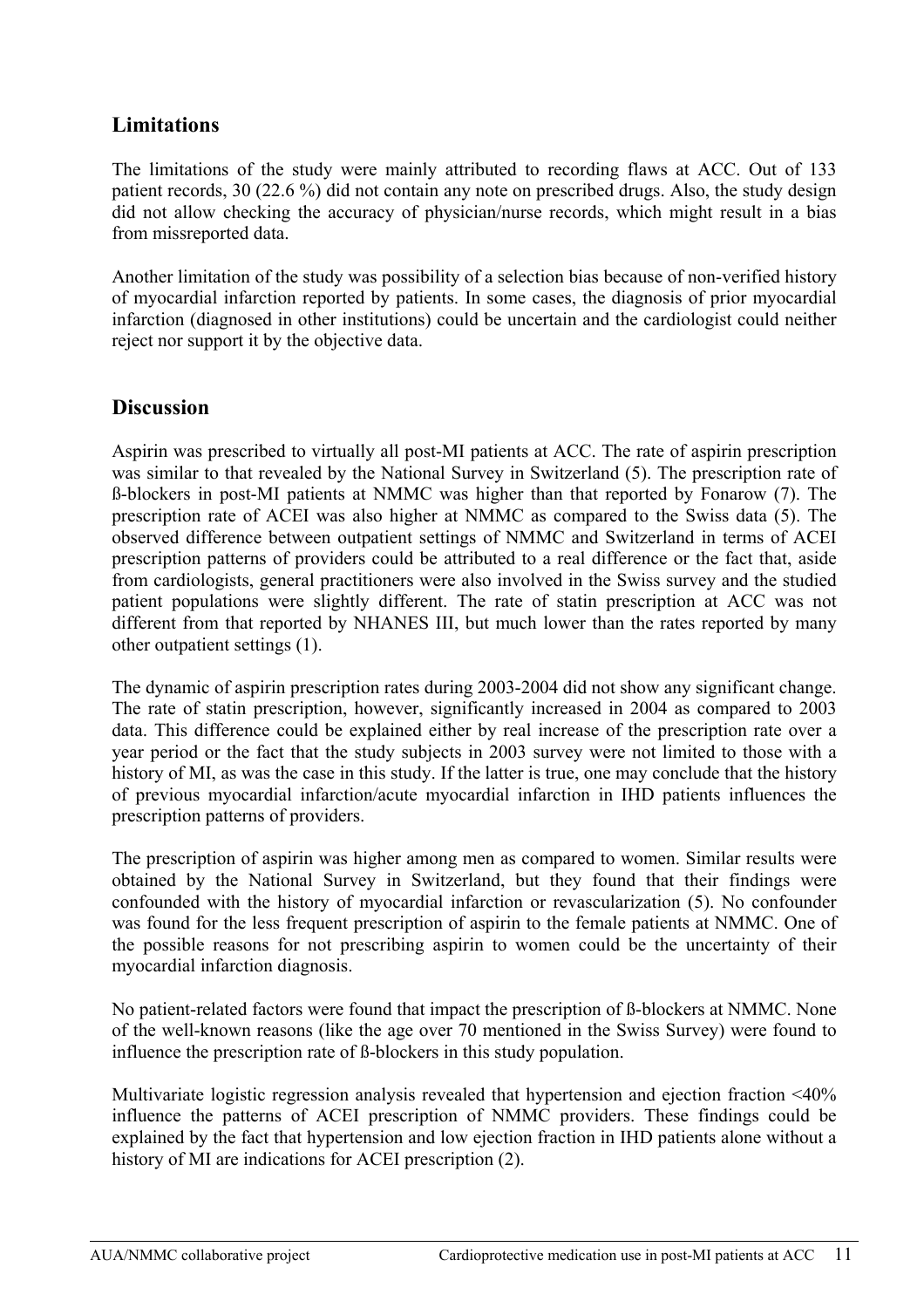Multivariate logistic regression analysis for statin prescription revealed two significant predictors: PCI and presence of cholesterol test results. Several studies reported that a history of revascularization could increase the rates of prescription of cardioprotectors, particularly, statins to CAD patients (3). According to an interventional cardiologists at ACC, the outpatient cardiology clinic at NMMC is more oriented toward interventional cardiology and thus more focused on interventional patients. The presence of cholesterol test results likely shows the intention of physician to check the cholesterol level to later make a decision about statin prescription.

The largest treatment gap at ACC was revealed for statins prescription. The treatment gap for prescription of ß-blockers and ACEI was less as compared to statins but still substantial. The existing gap of prescription of cardioprotectors was explained by an NMMC cardiologist by several reasons. One possible reason was that many patients might be unable to pay for medications, thus pressing a physician to leave only the ones that are less expensive and/or most important for the particular patient. Another reason was that AHA/ACC guidelines were comparatively new for the ACC cardiologists.

The indications for cardioprotectors' use became broader in recent guidelines. For example, according to recent knowledge, all myocardial infarction patients benefit from statins irrespective of their cholesterol level (4). Benefits of the treatment with ß-blockers were expanded to patients with left ventricular dysfunction with or without heart failure symptoms (7). Many conditions that previously were considered as contraindications for ß-blockers are now viewed as not "absolute". For example, for several conditions (COPD, diabetes, peripheral artery disease, compensated HF, and mild asthma) the benefits of ß-blockers may outweigh the risks (4).

ACEI were shown to reduce the risk of cardiovascular events in post-MI patients at higher risk (elderly, LV dysfunction). Some benefits were also shown in lower risk patients (e.g. young, no LV dysfunction) regardless of the presence of hypertension (4). These recommendations were reflected in prescription patterns of ACC providers in respect of higher risk groups. Patients with hypertension and heart failure had higher probability for being prescribed ACEI at NMMC.

The treatment gap for statin prescription, to some extent, could be explained by its underrecording. According to the accepted practice at ACC, physicians often prescribe patients lowfat diet first and only later on (if the LDL does not reach <100mg/dl) statins, the prescription of which could be underreported in the follow-up forms. According to recent telephone interviews among patients with prior history of MI who underwent stent placement at NMMC, the rate of statin prescription was  $43.1\%$  (9). However, similar rate of  $40.0\%$  (p=0.83) was found in the present study for the subgroup of those post-MI patients, who underwent interventional procedure. Thus, the treatment gap with statin prescription could not be merely explained by poor recording. Other potential reasons include the high cost of medications of this group and relatively recent availability of statins in the market as compared to the remaining cardioprotectors.

Another factor reported by several studies as influencing the prescription habits of providers is the treatment setting. The studies show higher probability of statin initiation in inpatient settings vs. outpatients because of fewer available resources in the latter (1). Existence of earlier treatment guidelines that recommend delaying initiation of statin therapy after an acute event and call for multiple steps, time points, and treatment options, is another factor that may result in lower prescription rates in outpatient settings (1). Patients could be lost from follow-up in an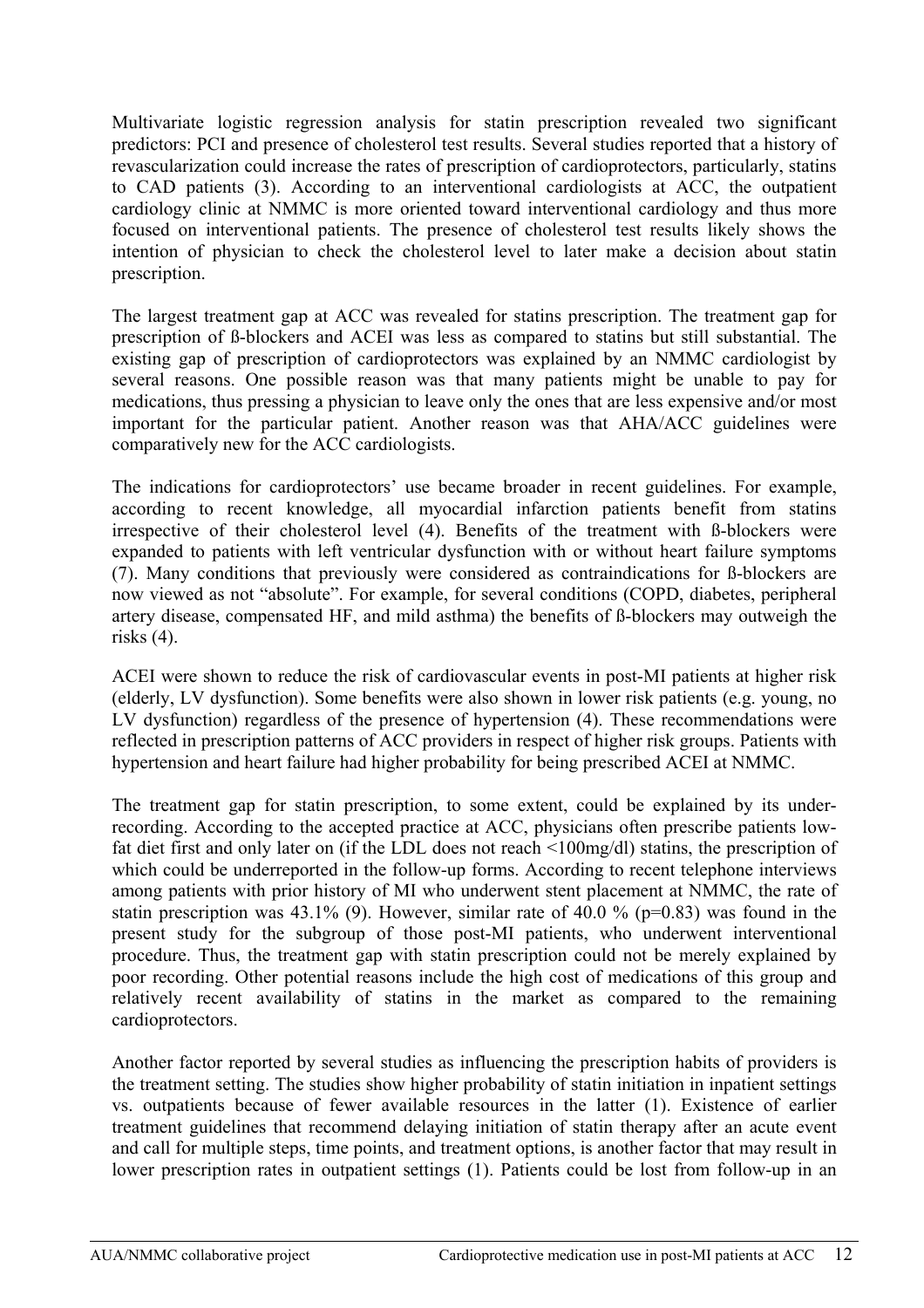<span id="page-13-0"></span>outpatient clinic, because the first chance for beginning treatment was postponed to a time when the patients may no longer feel they are at risk for recurrent events (1).

Recent studies recommend early initiation of statins (other secondary prevention measures) in inpatient settings for several reasons. Hospitalization can serve as a teaching opportunity for patients and their physicians regarding the importance of cardioprotective therapy to their longterm cardiovascular health (1). Initiating the lipid lowering treatment before discharge could increase utilization of statins from 6% to 86% (1). Institution of lipid-lowering therapy in the inpatient setting for patients hospitalized with acute MI has a number of advantages: measurement of lipid levels can be systematically integrated into the diagnostic testing performed during cardiac hospitalization, the cost of the therapy will not influence patient decision on utilization, the structured setting can facilitate the initiation of lipid-lowering treatment through the use of physician prompts and reminders and involvement of other healthcare professionals, hospitalbased initiation of therapy may help to minimize patient concerns regarding medication tolerability and side effects (1).

In summary, our study demonstrates that due to prescription practices the benefits from all the other groups of cardiopritectors except aspirin are not fully utilized at NMMC ACC and there is a room for improvement. However, as compared to the available data from western outpatient settings, the prescription rates for ACEI and ß-blockers among outpatients with a history of myocardial infarction are similar or even higher at NMMC. Concerning the statin prescription rate, it is still very low, even considering the possible improvement in the practice over the last year.

## **Recommendations**

Based on the results of the study on cardioprotective medication use at ACC, the following measures are recommended:

- Adapt and implement the current treatment guidelines for post-MI patients;
- Improve recording patterns in primary, follow-up and postsurgical record forms;
- Increase the rate of patients tested for cholesterol and lipid profile;
- Initiate statin prescription in inpatient departments of NMMC after stent placement or CABG procedure.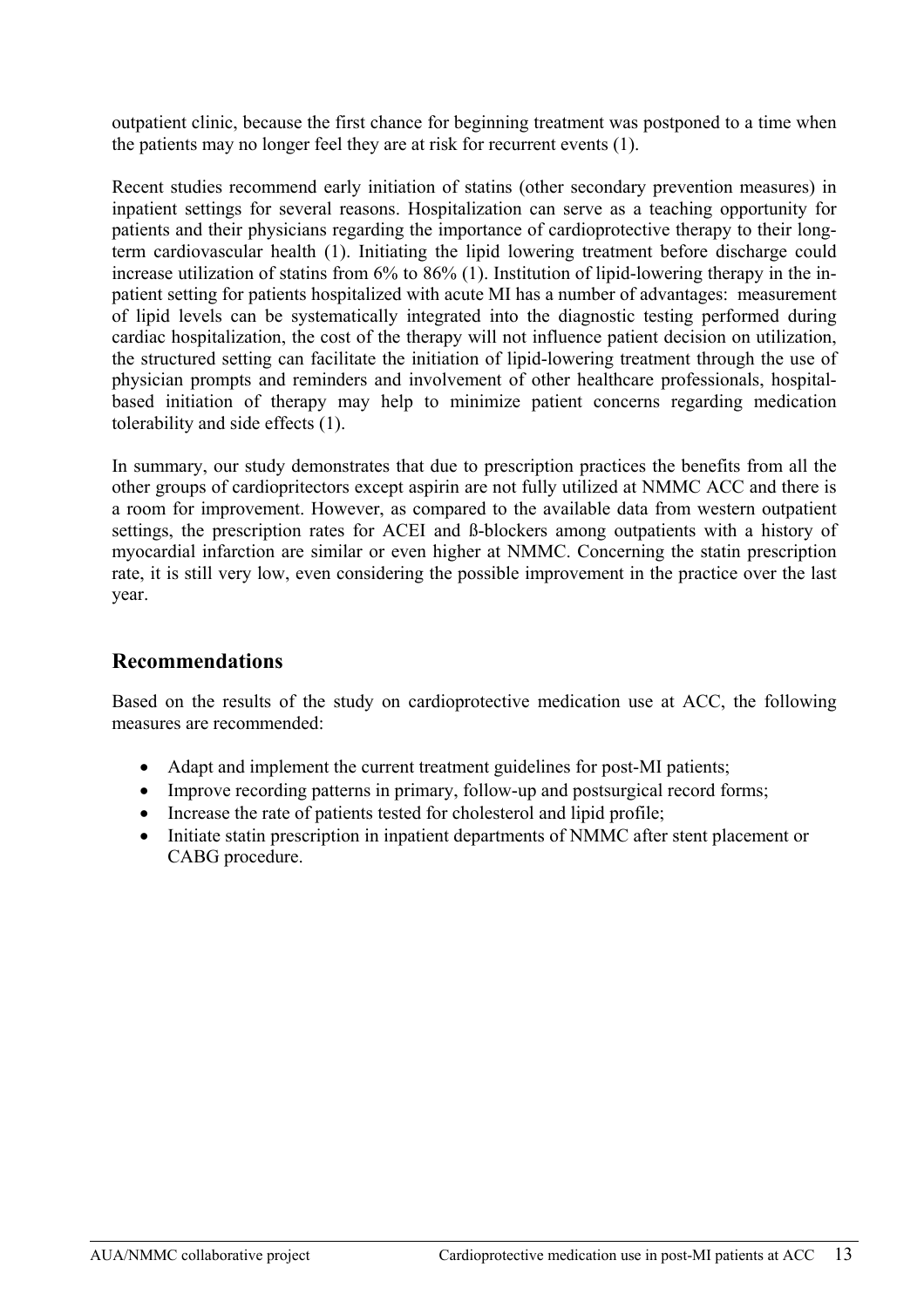## <span id="page-14-0"></span>**References**

- 1. Fonarow GC. Statin Therapy After Acute Myocardial Infarction: Are We Adequately Treating High-Risk Patients? *Curr Atheroscl Rep,* 2002, 4:99–106.
- 2. Miller RR et al. Underuse of Cardioprotective Medications in Patients Prior to Acute Myocardial Infarction. *Am J Cardiol,* 2003, Vol.92 July 15.
- 3. Smith SC et al. AHA/ACC Guidelines for Preventing Heart Attack and Death in Patients with Atherosclerotic Cardiovascular Disease: 2001 update. *Circulation,* 2001, 104:1577- 1579.
- 4. Jorgenson D, Jensen B, Regier L. Post-MI Troubleshooting Practical Issues. Oct 2004. On-line: http://www. RxFiles.ca
- 5. Muntwyler J et al. National Survey on Prescription of Cardiovascular Drugs Among Outpatients With Coronary Artery Disease in Switzerland. *Swiss Med Wkly* 2003, 133: 88–92.
- 6. Fonarow GC. The Role of In-hospital Initiation of Cardioprotective Therapies to Improve Treatment Rates and Clinical Outcomes. *Rev Cardiovasc Med*, 2002, Vol 3 Suppl 3.
- 7. Fonarow GC, Abraham WT, Cannon CP, Gheorghiade M, Sackner-Bernstein JD, Udelson JE. Role of ß-Blocker Therapy in the Post-Myocardial Infarction Patient with and without Left Ventricular Dysfunction. *Rev Cardiovasc Med*, 2003, 4 (suppl 3): S54- S59.
- 8. Bakalyan Z, Demirchyan A, Thompson ME. Aspirin and Statin Use at Adult Cardiology Clinic of Nork Marash Medical Center. 2003. CHSR-Reports.
- 9. Abrahamyan L, Bakalyan Z, Nazaryan A, Sargsyan A, Demirchyan A, Thompson ME. One-year Event Free Survival of Patients after Coronary Stent Revascularization at Nork-Marash Medical Center. 2005. CHSR-Reports: unpublished.